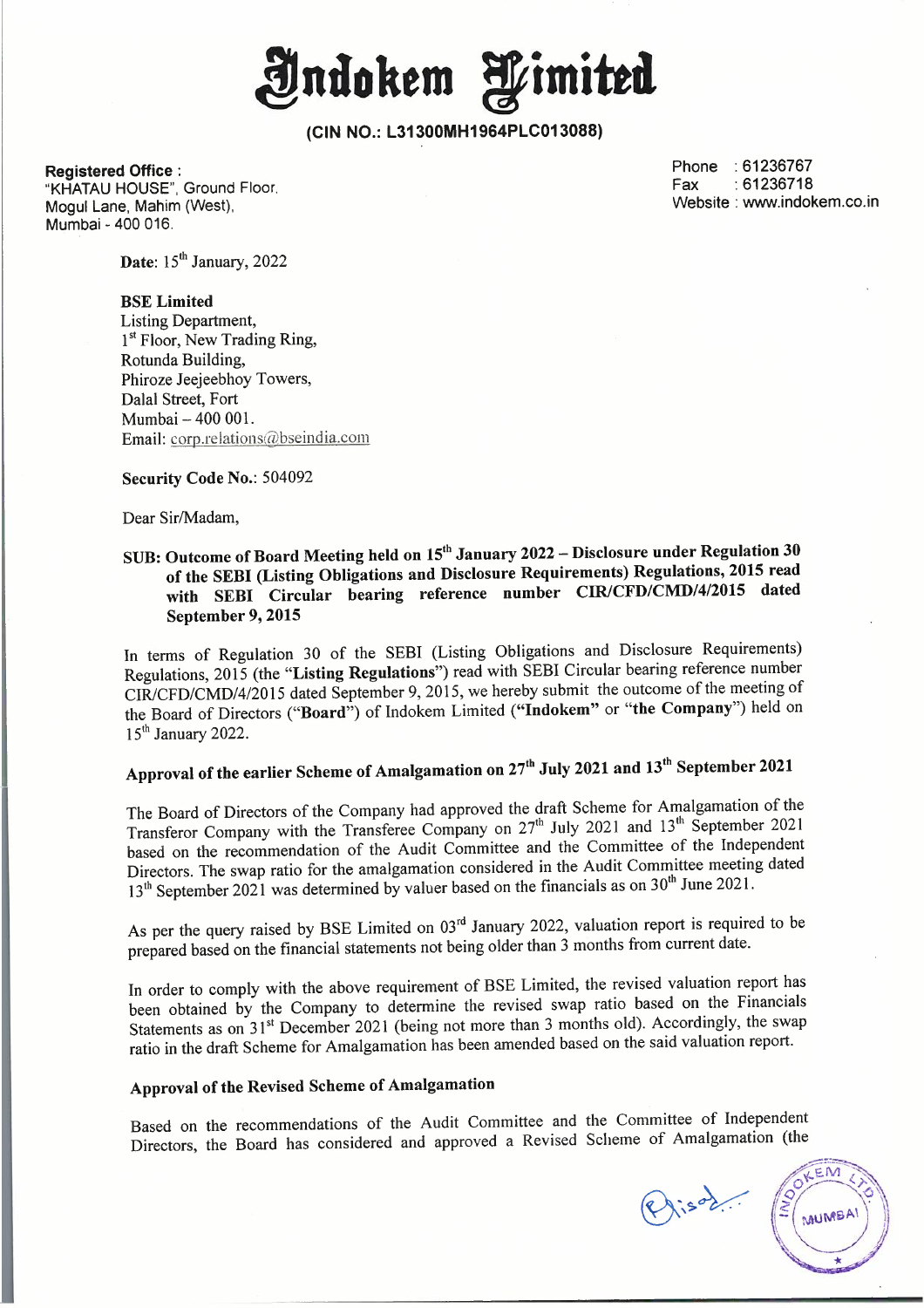**indokem fimitta** 

**Registered Office :** 

''KHATAU HOUSE", Ground Floor. Mogul Lane, Mahim (West), Mumbai - 400 016.

Phone : 61236767 Fax :61236718 Website : www.indokem.co.in

**"Scheme")** under Section 230 to 232 and other applicable provisions of the Companies Act, 2013 and the rules framed thereunder **("the Act").** 

The Scheme provides for Amalgamation of Refnol Resins and Chemicals Limited with the Company and their respective Shareholders.

The Scheme is subject to receipt of approvals of shareholders and creditors of the companies involved and approval of other regulatory authorities as may be required, including those of the, BSE Limited, Securities and Exchange Board of India and the National Company Law Tribunal, Mumbai Bench **("NCLT").** 

Please find enclosed Annexure 1 containing details as per Regulation 30 of the Listing Regulations read with Circular CIR/CFD/CMD/4/2015 dated September 9, 2015.

This is for your information and record.

Thanking you,

For **lndokem Limited** 

 $\rightarrow$ 

Mr. Rajesh Pisal Company Secretary *Enclosed as above.* 

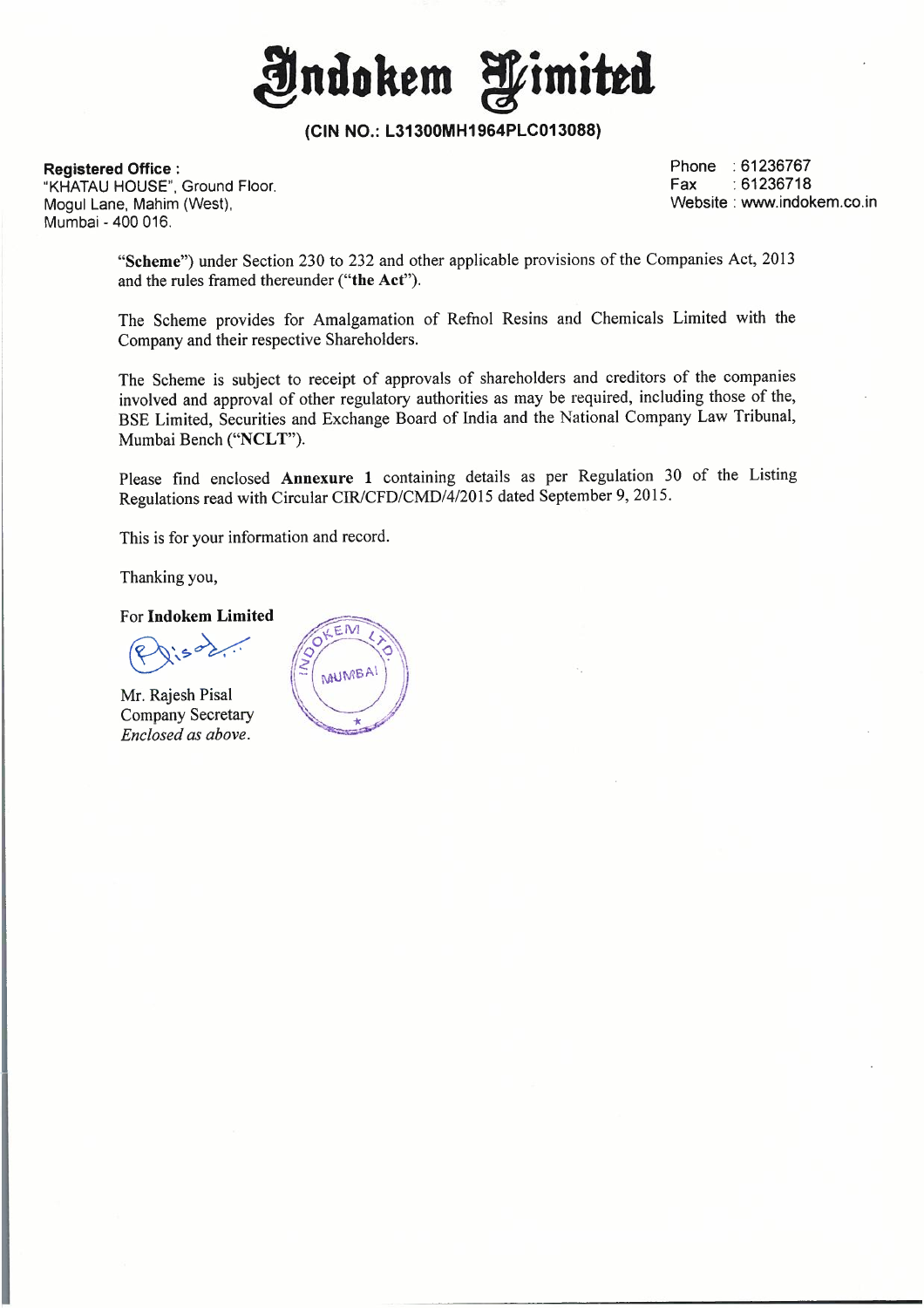**Jndokem fimitta** 

**Registered Office:** 

"KHATAU HOUSE", Ground Floor. Mogul Lane, Mahim (West), Mumbai - 400 016.

Phone : 61236767 Fax :61236718 Website : www.indokem.co.in

### **ANNEXURE 1**

| S.                    | <b>Particulars</b>                                                                                                                                                         | <b>Description</b>                                                                                                                                                                                                                                                                                                                                                                                                                                                                                                                                                                                                                                                                                                                                                                                                                                                                                                                                                                                                                                                                                                                                                                                                                                                                                                                                                                                                                                                                   |                                |                        |  |  |
|-----------------------|----------------------------------------------------------------------------------------------------------------------------------------------------------------------------|--------------------------------------------------------------------------------------------------------------------------------------------------------------------------------------------------------------------------------------------------------------------------------------------------------------------------------------------------------------------------------------------------------------------------------------------------------------------------------------------------------------------------------------------------------------------------------------------------------------------------------------------------------------------------------------------------------------------------------------------------------------------------------------------------------------------------------------------------------------------------------------------------------------------------------------------------------------------------------------------------------------------------------------------------------------------------------------------------------------------------------------------------------------------------------------------------------------------------------------------------------------------------------------------------------------------------------------------------------------------------------------------------------------------------------------------------------------------------------------|--------------------------------|------------------------|--|--|
| No.<br>$\overline{1}$ | $\overline{\text{of}}$<br>the<br>Name<br>forming<br>entity(ies)<br>the<br>of<br>part<br>amalgamation<br>details<br>in<br>merger,<br>brief such as, size,<br>turnover etc.; | This is a Scheme of Amalgamation ("the Scheme") of Refnol<br>Resins and Chemicals Limited ("Transferor Company") with<br>Indokem Limited ("the Company" or "Transferee Company").<br>Set out below is the net-worth and total income as on appointed<br>date i.e. 31 <sup>st</sup> March, 2021 of the companies involved in the Scheme                                                                                                                                                                                                                                                                                                                                                                                                                                                                                                                                                                                                                                                                                                                                                                                                                                                                                                                                                                                                                                                                                                                                               |                                |                        |  |  |
|                       |                                                                                                                                                                            |                                                                                                                                                                                                                                                                                                                                                                                                                                                                                                                                                                                                                                                                                                                                                                                                                                                                                                                                                                                                                                                                                                                                                                                                                                                                                                                                                                                                                                                                                      |                                | (Amount in INR Crores) |  |  |
|                       |                                                                                                                                                                            | Particulars                                                                                                                                                                                                                                                                                                                                                                                                                                                                                                                                                                                                                                                                                                                                                                                                                                                                                                                                                                                                                                                                                                                                                                                                                                                                                                                                                                                                                                                                          | <b>Total Turnover / Income</b> | <b>Net Worth</b>       |  |  |
|                       |                                                                                                                                                                            | <b>Transferor Company</b><br>(Standalone)                                                                                                                                                                                                                                                                                                                                                                                                                                                                                                                                                                                                                                                                                                                                                                                                                                                                                                                                                                                                                                                                                                                                                                                                                                                                                                                                                                                                                                            | 19.02                          | 12.92                  |  |  |
|                       |                                                                                                                                                                            | <b>Transferor Company</b><br>(Consolidated)                                                                                                                                                                                                                                                                                                                                                                                                                                                                                                                                                                                                                                                                                                                                                                                                                                                                                                                                                                                                                                                                                                                                                                                                                                                                                                                                                                                                                                          | 31.77                          | 20.25                  |  |  |
|                       |                                                                                                                                                                            | <b>Transferee Company</b>                                                                                                                                                                                                                                                                                                                                                                                                                                                                                                                                                                                                                                                                                                                                                                                                                                                                                                                                                                                                                                                                                                                                                                                                                                                                                                                                                                                                                                                            | 79.24                          | 31.21                  |  |  |
| 2)                    | the<br>Whether<br>would<br>transaction<br>related<br>fall within<br>party transactions? If<br>yes,<br>whether the same is<br>"arms<br>done<br>at<br>length"                | The draft Scheme does not fall within the purview of related party<br>transactions in terms of General Circular No. 30/2014 dated 17 <sup>th</sup><br>July 2014 issued by the Ministry of Corporate Affairs since the<br>same is subject to the sanction of the National Company Law<br>Tribunal and provisions of Section 188 of the Companies Act, 2013<br>are not applicable.<br>However, there are common promoters in the Transferor Company<br>and the Transferee Company. Further, pursuant to the Scheme,<br>equity shares of the Transferee Company are proposed to be issued<br>and allotted to the shareholders of the Transferor Company. In light<br>of the same, the transaction under the proposed Scheme may be<br>deemed to be a "related party transaction" under the applicable<br>provisions of the Listing Regulations.<br>The consideration as set forth in the Scheme will be discharged on<br>"arm's length basis". The share exchange ratio for the shares to be<br>allotted to the shareholders of the Transferor Company is based on<br>the valuation report provided by Niranjan Kumar, Registered<br>Valuer. Kunvarji Finstock Private Limited, a SEBI registered<br>Category - I Merchant Banker, has also issued a fairness opinion<br>on the said valuation report. The aforementioned Valuation Report<br>and Fairness Opinion have duly been considered by the Audit<br>Committee, Committee of Independent Directors and Board of the<br>Company. |                                |                        |  |  |

gisoli

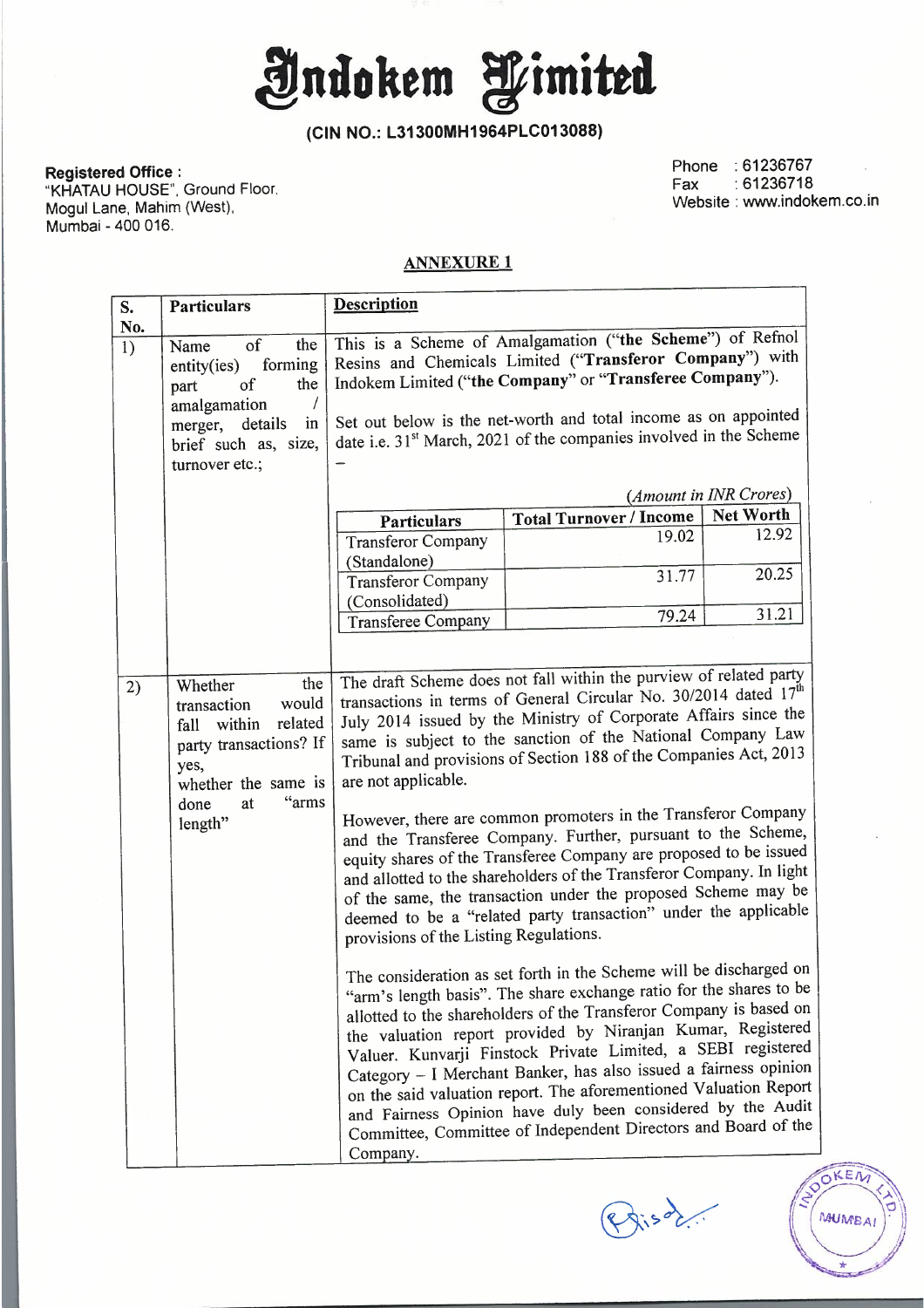**Jjlndokem fimitttl** 

## **Registered Office:**

"KHATAU HOUSE", Ground Floor. Mogul Lane, Mahim (West), Mumbai - 400 016.

Phone : 61236767 Fax :61236718 Website : www.indokem.co.in

| 3) | Area of business of | <b>Company</b>                                                                                                            | <b>Business</b>                                                                        |  |  |
|----|---------------------|---------------------------------------------------------------------------------------------------------------------------|----------------------------------------------------------------------------------------|--|--|
|    | the entity(ies)     | Transferor                                                                                                                | The Transferor Company is engaged in                                                   |  |  |
|    |                     | Company                                                                                                                   | and<br>the business of manufacturing                                                   |  |  |
|    |                     | marketing of resins and chemicals.                                                                                        |                                                                                        |  |  |
|    |                     | Transferee                                                                                                                | The Transferee Company is engaged in                                                   |  |  |
|    |                     | Company                                                                                                                   | the business of manufacturing and dealing<br>in dyes, sizing chemicals, auxiliaries in |  |  |
|    |                     | textile industry and electrical capacitors.                                                                               |                                                                                        |  |  |
|    |                     |                                                                                                                           |                                                                                        |  |  |
|    |                     |                                                                                                                           |                                                                                        |  |  |
| 4) | for<br>Rationale    | The Transferor Company and the Transferee Company are engaged                                                             |                                                                                        |  |  |
|    | Scheme              |                                                                                                                           | in similar lines of business and complement each other. With an                        |  |  |
|    |                     | intent to expand the business and achieve larger product portfolio,                                                       |                                                                                        |  |  |
|    |                     |                                                                                                                           | economies of scale, efficiency, optimisation of logistics and                          |  |  |
|    |                     |                                                                                                                           | distribution network and other related economies by consolidating                      |  |  |
|    |                     | the business operations being managed by different management                                                             |                                                                                        |  |  |
|    |                     | teams, the Board of Directors of the Transferor Company and the                                                           |                                                                                        |  |  |
|    |                     | Transferee Company propose to consolidate the business of the                                                             |                                                                                        |  |  |
|    |                     | Transferor Company with the Transferee Company. The proposed                                                              |                                                                                        |  |  |
|    |                     | amalgamation of the Transferor Company with Transferee                                                                    |                                                                                        |  |  |
|    |                     | Company would inter alia have the following benefits:<br>1. Creation of a combined entity, hosting all products under the |                                                                                        |  |  |
|    |                     | Transferee Company, thereby resulting in diversified portfolio                                                            |                                                                                        |  |  |
|    |                     | of products, economies of scale, operational rationalization,                                                             |                                                                                        |  |  |
|    |                     | efficiency of management and maximizing value for the                                                                     |                                                                                        |  |  |
|    |                     | shareholders.                                                                                                             |                                                                                        |  |  |
|    |                     | 2. Greater synergies between businesses and optimum use of                                                                |                                                                                        |  |  |
|    |                     |                                                                                                                           | manufacturing facilities, marketing strength, R & D facilities,                        |  |  |
|    |                     | thereby<br>productivity gains<br>resulting in<br>Certifications                                                           |                                                                                        |  |  |
|    |                     | maximizing value for the shareholders.                                                                                    |                                                                                        |  |  |
|    |                     |                                                                                                                           | 3. Optimum use of infrastructure and organizational efficiency by                      |  |  |
|    |                     | pooling of financial, managerial and technical resources,                                                                 |                                                                                        |  |  |
|    |                     | personnel, capabilities, skills, expertise and technologies of                                                            |                                                                                        |  |  |
|    |                     | Transferor Company and Transferee Company thereby                                                                         |                                                                                        |  |  |
|    |                     | significantly contributing to the future growth and maximizing                                                            |                                                                                        |  |  |
|    |                     | shareholder value.                                                                                                        |                                                                                        |  |  |
|    |                     | 4. Better financial leverage, resulting in greater efficiency in cash                                                     |                                                                                        |  |  |
|    |                     | and debt management and unfettered access to cash flow                                                                    |                                                                                        |  |  |
|    |                     | generated by the combined business, which can be deployed                                                                 |                                                                                        |  |  |
|    |                     | more efficiently, to realize higher profits for the combined                                                              |                                                                                        |  |  |
|    |                     | entity.                                                                                                                   |                                                                                        |  |  |
|    |                     | 5. Improved organizational capability and leadership, arising from                                                        |                                                                                        |  |  |
|    |                     | the pooling of human capital, who have the diverse skills, talent                                                         |                                                                                        |  |  |
|    |                     | and vast experience to compete successfully in an increasingly                                                            |                                                                                        |  |  |
|    |                     | competitive industry.                                                                                                     |                                                                                        |  |  |

Prisor.

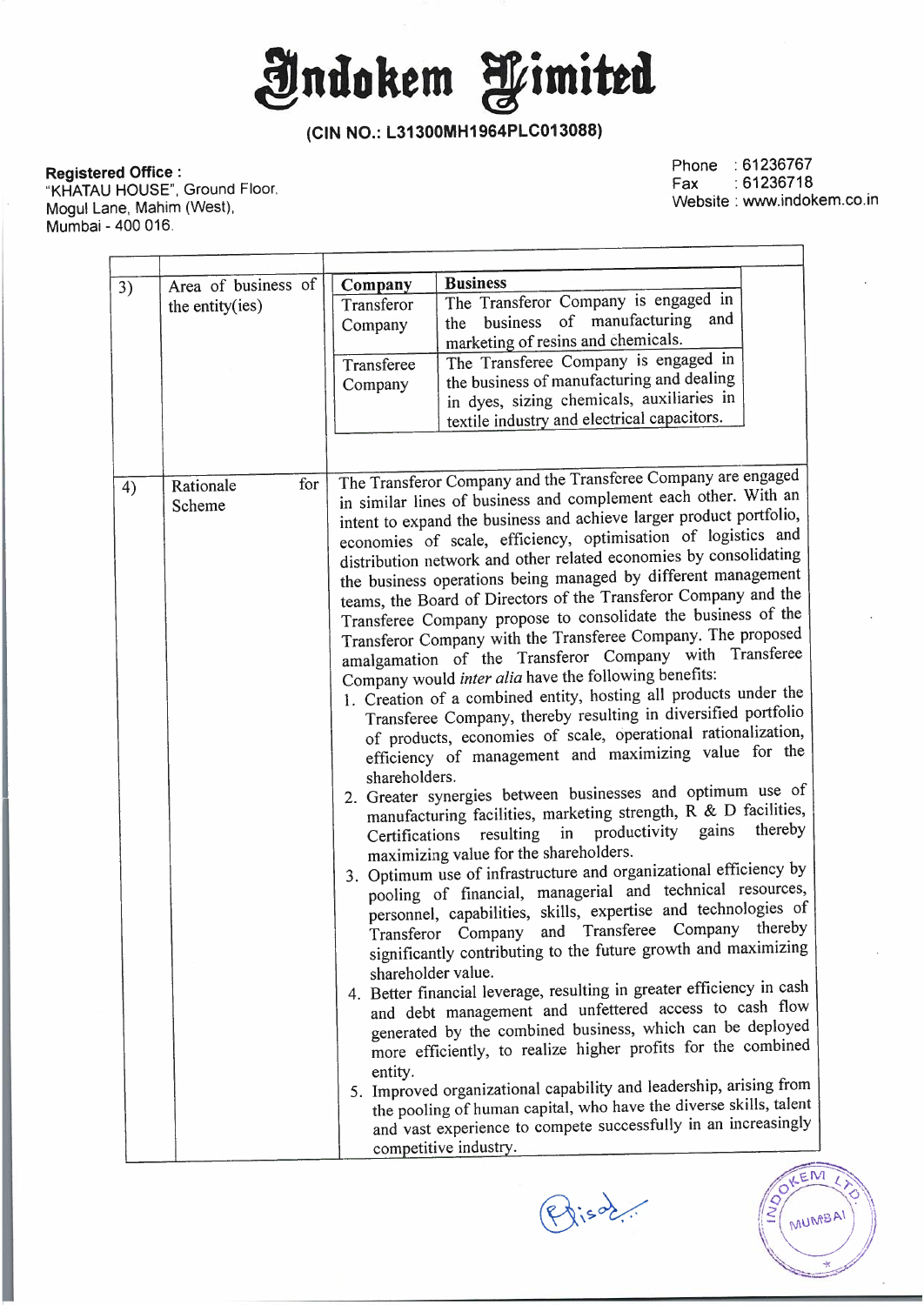**Jjlndokem f imitta** 

**Registered Office :** 

"KHATAU HOUSE", Ground Floor. Mogul Lane, Mahim (West), Mumbai - 400 016.

Phone : 61236767<br>Fax : 61236718  $:61236718$ Website: www.indokem.co.in

|    |                                                                                          | 6. Cost savings because of standardization and simplification of<br>elimination of<br>duplication<br>and<br>processes,<br>business<br>rationalization of administrative expenses.<br>7. Reduction in regulatory and legal compliances and avoidance of<br>multiple records keeping.<br>8. Strengthening ability to face increasing competitive, regulatory,<br>environmental and global risks; thereby resulting in sustainable<br>and profitable long term growth for the combined entity.<br>In view of the aforesaid, the Board of Directors of the Transferor<br>Company as well as the Board of Directors of the Transferee<br>Company have considered and proposed the amalgamation of the<br>entire undertaking and business of the Transferor Company with<br>the Transferee Company. Accordingly, the Board of Directors of<br>the Company have formulated this Scheme of Amalgamation for<br>the transfer and vesting of the entire undertakings and business of<br>the Transferor Company within and into the Transferee Company<br>pursuant to the provisions of Sections 230 to 232 and other relevant<br>provisions of the Act. |           |         |        |         |
|----|------------------------------------------------------------------------------------------|-----------------------------------------------------------------------------------------------------------------------------------------------------------------------------------------------------------------------------------------------------------------------------------------------------------------------------------------------------------------------------------------------------------------------------------------------------------------------------------------------------------------------------------------------------------------------------------------------------------------------------------------------------------------------------------------------------------------------------------------------------------------------------------------------------------------------------------------------------------------------------------------------------------------------------------------------------------------------------------------------------------------------------------------------------------------------------------------------------------------------------------------------|-----------|---------|--------|---------|
| 5) | cash<br>of<br>In<br>case<br>consideration<br>amount or otherwise<br>share exchange ratio | Following share exchange ratio has been determined for the<br>allotment of the equity shares of the Transferee Company having<br>face value of INR 10 each to the shareholders of the Transferor<br>Company as on the Record Date (as per the Scheme), in<br>consideration for the amalgamation of the Transferor Company<br>with the Transferee Company:<br>"1,153 (One Thousand One Hundred and Fifty-Three) Equity<br>shares of Indokem having face value of INR 10 each fully paid-up<br>shall be issued for every 1000 (One Thousand) Equity shares held<br>in Refnol having face value of INR 10 each fully paid-up"                                                                                                                                                                                                                                                                                                                                                                                                                                                                                                                    |           |         |        |         |
| 6) | details<br>$\sigma$<br><b>Brief</b>                                                      | Change in shareholding of the Transferor Company as on appointed                                                                                                                                                                                                                                                                                                                                                                                                                                                                                                                                                                                                                                                                                                                                                                                                                                                                                                                                                                                                                                                                              |           |         |        |         |
|    | in<br>change<br>shareholding pattern                                                     | date<br>Post-Scheme<br><b>Pre-Scheme</b><br>$\vert$ Category                                                                                                                                                                                                                                                                                                                                                                                                                                                                                                                                                                                                                                                                                                                                                                                                                                                                                                                                                                                                                                                                                  |           |         |        |         |
|    | (if any) of entities.                                                                    |                                                                                                                                                                                                                                                                                                                                                                                                                                                                                                                                                                                                                                                                                                                                                                                                                                                                                                                                                                                                                                                                                                                                               | No. of    | % share | No. of | % share |
|    |                                                                                          |                                                                                                                                                                                                                                                                                                                                                                                                                                                                                                                                                                                                                                                                                                                                                                                                                                                                                                                                                                                                                                                                                                                                               | shares    | holding | shares | holding |
|    |                                                                                          | Promoter                                                                                                                                                                                                                                                                                                                                                                                                                                                                                                                                                                                                                                                                                                                                                                                                                                                                                                                                                                                                                                                                                                                                      | 16,55,431 | 53.6%   |        |         |
|    |                                                                                          | Public                                                                                                                                                                                                                                                                                                                                                                                                                                                                                                                                                                                                                                                                                                                                                                                                                                                                                                                                                                                                                                                                                                                                        | 14,34,469 | 46.4%   |        |         |
|    |                                                                                          | Non                                                                                                                                                                                                                                                                                                                                                                                                                                                                                                                                                                                                                                                                                                                                                                                                                                                                                                                                                                                                                                                                                                                                           |           |         |        |         |
|    |                                                                                          | Promoter                                                                                                                                                                                                                                                                                                                                                                                                                                                                                                                                                                                                                                                                                                                                                                                                                                                                                                                                                                                                                                                                                                                                      |           |         |        |         |
|    |                                                                                          | Non                                                                                                                                                                                                                                                                                                                                                                                                                                                                                                                                                                                                                                                                                                                                                                                                                                                                                                                                                                                                                                                                                                                                           |           |         |        |         |
|    |                                                                                          | Public                                                                                                                                                                                                                                                                                                                                                                                                                                                                                                                                                                                                                                                                                                                                                                                                                                                                                                                                                                                                                                                                                                                                        |           |         |        |         |
|    |                                                                                          | Total                                                                                                                                                                                                                                                                                                                                                                                                                                                                                                                                                                                                                                                                                                                                                                                                                                                                                                                                                                                                                                                                                                                                         | 30,89,900 | 100.0%  |        |         |

Prison